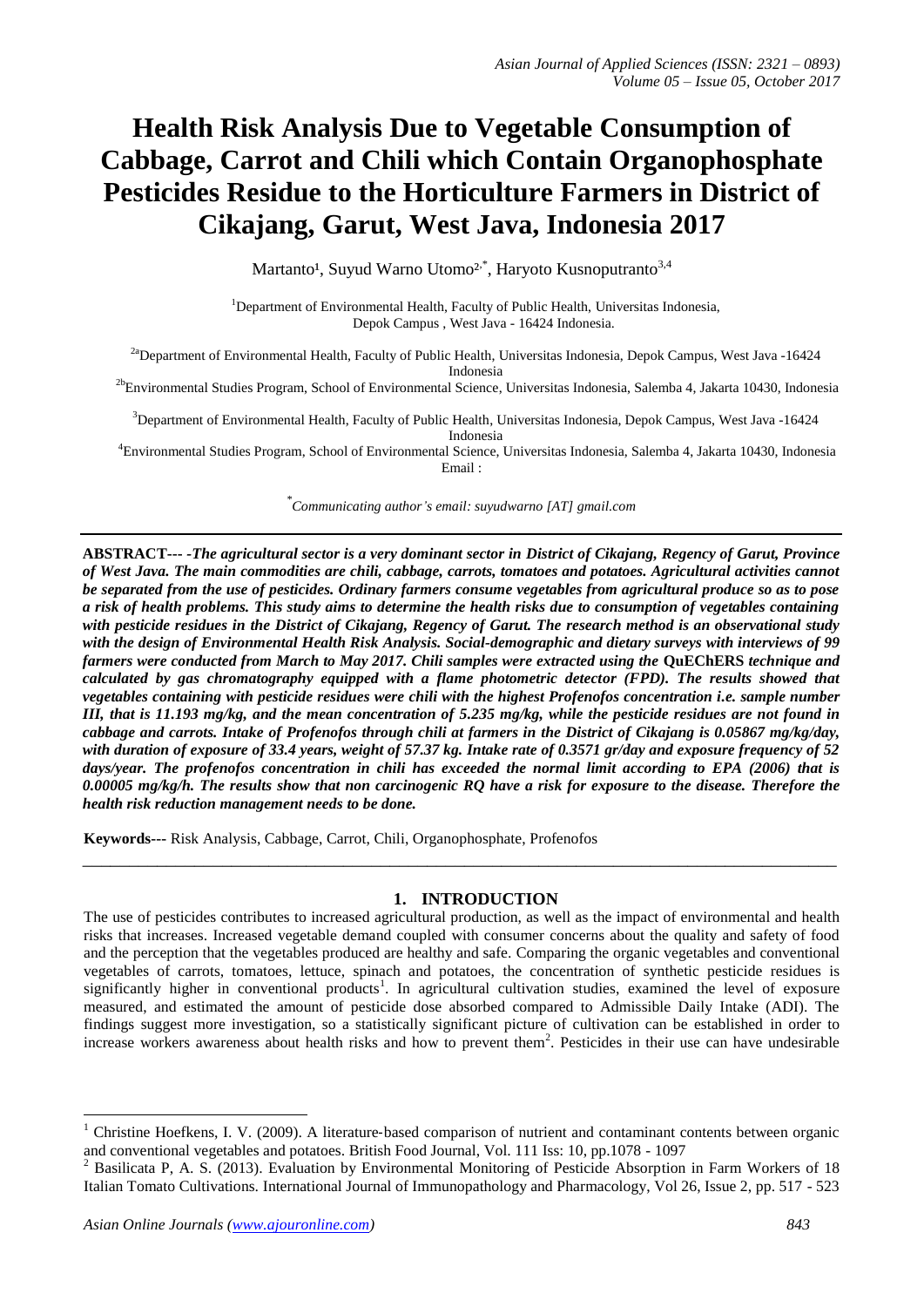effects on human health and the environment in general. It has been reported that 60-90 percent of applied pesticides will be left behind on a target or target, while the rest drift with the wind or reach the ground<sup>3</sup>.

Regency of Garut has a strategic location as a vegetable development area. Garut can be regarded as agriculturebased Regency. The main commodities in the District of Cikajang include vegetable crops of cabbage, carrots, chili and tomato<sup>4</sup>. Ten major outpatient diseases based on data from the Community Health Centre include: Acute Respiratory Infections (ISPA), Gastritis, allergic cough, dermatitis, myalgia, allergic skin diseases, gastroenteritis, hypertension, headache that most have diseases associated with exposure to pesticides.

Research in West Java found pesticide residues in cabbage, tomato and carrot vegetables. The analysis of pesticide residues on cabbage, and carrots showed the discovery of pesticide residue content which was analyzed from samples taken from farmers in Cianjur<sup>5</sup>. Research on garut in 2016 by Luthfiah found the consumption of tomatoes by farmers containing profenofos residue in the Village of Cikandang, District of Cikajang, Regency of Garut<sup>6</sup>. Samples in tomato vegetables have exceeded the normal limit according to EPA i.e.  $0.00005$  mg/kg/h<sup>7</sup>. The need to know the health risks of eating cabbage, carrot and chili vegetables containing pesticide residues. Calculates daily intake indicator (CDI) of pesticide residues due to consumption of cabbage, carrot and chili vegetables containing pesticide residues. To calculate the amount of residual residue of orghanophosphate pesticide on cabbage, carrot and chili vegetables. And Calculate the value of the forecast is likely to risk suffering from health problems due to consumption of cabbage, carrots and chili vegetables containing pesticide residues on horticulture farmers in the District of Cikajang, Regency of Garut in 2017.

#### **2. RESEARCH METHODS**

This research was an analytical observational cross-sectional study using the Environmental Health Risk Analysis (ARKL) method, by calculating or predicting the risk of exposure to harmful substances. In this study, the harmful substances in question are pesticide residues that are in cabbage, carrot and chili vegetables. This research will be conducted in the District of Cikajang, Regency of Garut. This research was conducted from April to June 2017. The study population used is all farmers of pesticide users who are members of farmers group and are domiciled in the District of Cikajang, Regency of Garut. The sample in this research is non random sampling with quota sampling method. This research used estimation of population proportion as formula in calculation of the number of

sample<sup>8</sup>. Then from the total samples, plus 10% of the total sample to avoid the dropout of respondents to 99 samples.

Primary data includes direct observation or observation on horticulture farmers in the District of Cikajang, Regency of Garut with questionnaires, interviews, sampling of cabbage, carrot and chili vegetables on cultivated land in the District of Cikajang, Regency of Garut, put into plastic or sterile container before being brought to the laboratory for pesticide exposure testing. Pesticide residues in cabbage, carrots and peppers are known by conducting checks through the laboratory. So it is obtained levels of pesticide residues in the vegetables. Samples of cabbage, carrot and chili vegetables were taken at 3 points and each weighed 2 kg, the sample was weighed directly at the location of the farmer's plantation, put into aluminum foil paper and wrapped in plastic, and thereafter the samples were sent to the Central Laboratory of Quality Testing and Promotion of Agricultural Products in Cibubur, East Jakarta in order to check the level of Pesticide residues. Residue test is performed to determine the residue content in cabbage, carrot and chili vegetables.

## **3. RESULTS**

**3.1. Pesticide Residue Concentration of Organophosphate Group on Vegetable Cabbage, Carrots and Chili** Examination of residual pesticide residues test of organophosphate includes examination with active ingredients Dichlorvos, Dimethoate, Diazinon, Fenitrothion, Chlorpyrifos, Parathion, Methidathion and Profenofos. The test report found only detected chili vegetables containing pesticide residues with active ingredients profenofos, while for cabbage and carrot vegetables undetectable residues class of organophosphates.

1

<sup>6</sup> Luthfiah. (2016). Health Risks Analysis Due to Tomato Consumption Containing Profenofos Residues On Horticulture Farmers In the Village of Cikandang, District of Cikajang, Regency of Garut. Jakarta: University of Indonesia

<sup>3</sup> Sudarmo, S. (1990). Pesticide. Yogyakarta: Kanisius

<sup>4</sup> Central Agency on Statistics (2014). *Cikajang in Figures of.doc - Google Drive*. Central Agency on Statistics of *the Regency of Garut*. Retrieved from<https://drive.google.com/file/d/0B-QmhFDg7U3mbHdickw2SERIemM/view>

<sup>5</sup> Munarso, Broto, Vishnu, & Miskiyah. (2009). Study the content of pesticide residues on cabbage, tomatoes, and carrots in Malang and Cianjur. Agricultural Postharvest Technology Bulletin, 5, 27-32

<sup>7</sup> EPA. 2006. "*United States Environmental Protection Agency*," 1–61. https://archive.epa.gov/pesticides/reregistration/web/pdf/2540ired.pdf

<sup>8</sup> Lemeshow, Stanley, David W Hosmer Jr, Janelle Klar, and Stephen K Lwanga. 1990. "Part 1: Statistical Methods for Sample Size Determination." *Adequacy of Sample Size in Health Studies*, 247. doi:10.1186/1472-6963-14-335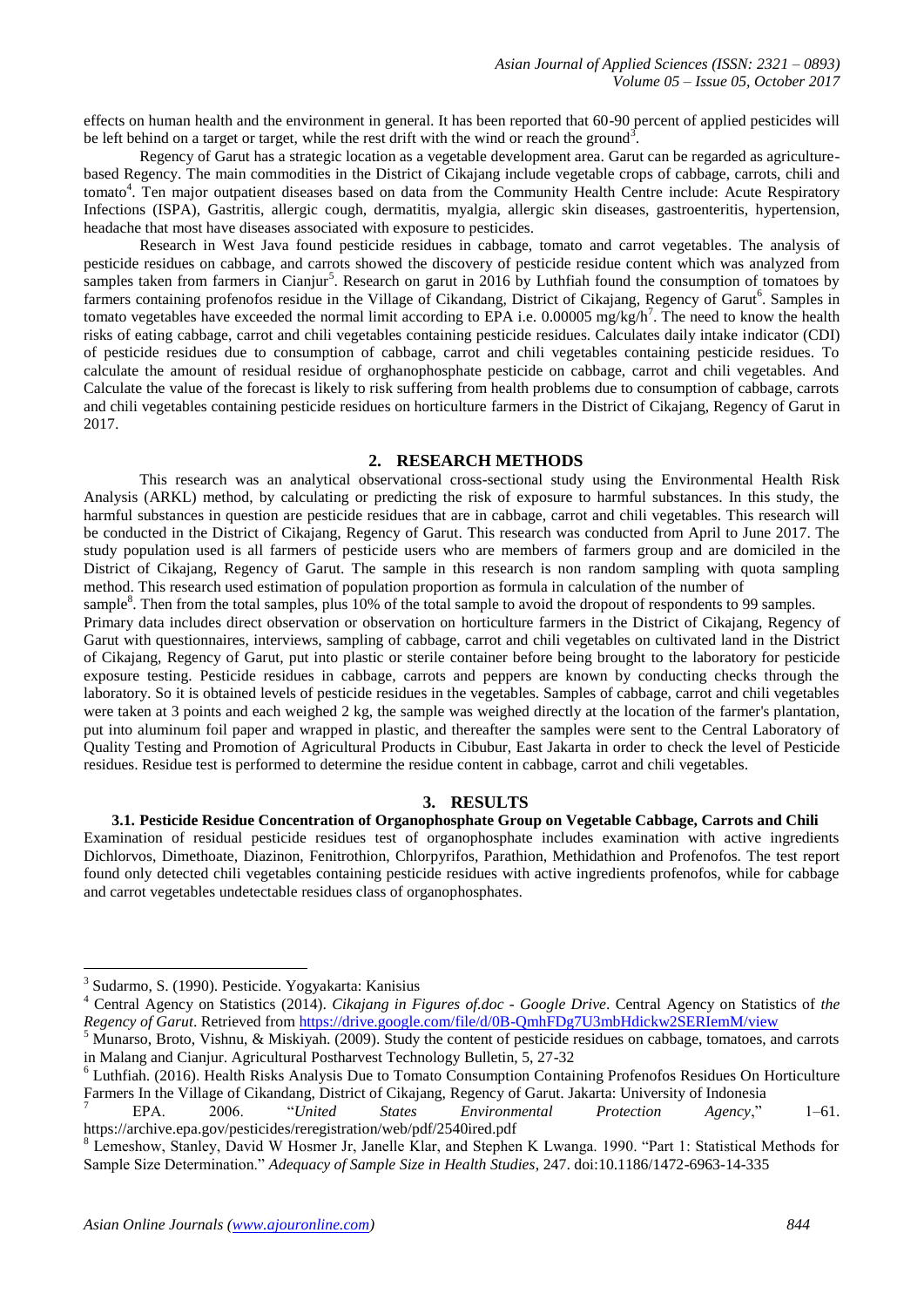**Table 1**: Concentration of pesticides in red chili at horticulture farmers, in the district of Cikajang, Regency of Garut Regency, 2017

| N <sub>0</sub>         | <b>Sample</b>      | <b>Concentration of Pesticides (mg/kg)</b> | <b>Sampling Location</b> |
|------------------------|--------------------|--------------------------------------------|--------------------------|
|                        | Sample I, Chili    | Detected with Profenofos 3.3065            | Farmers' garden          |
| ↑                      | Sample II, Chili   | Detected with Profenofos 1.2045            | Farmers' garden          |
| $\mathcal{R}$          | Sample III, Chili  | Detected with Profenofos 11.193            | Farmers' garden          |
| 4                      | Sample I, II, III, | <b>Not Detected</b>                        | Farmers' garden          |
|                        | Cabbage            |                                            |                          |
|                        | Sample I, II, III, | Not Detected                               | Farmers' garden          |
|                        | Carrot             |                                            |                          |
| Sample rate-average of |                    | 5.235                                      | Farmers' garden          |
| Chili                  |                    |                                            |                          |

Source: Primary Data of 2017

Based on these results, the concentration of profenofos in chili vegetables is above BMR established by the Indonesian National Standard in 2015, namely 3.0 mg/kg.

#### **3.2. Characteristics of Anthropometry and Activity Patterns**

Pattern intake of chili consumption, frequency of profenofos exposure of vegetables and duration of exposure horticulture farmers in the District Cikajang, Regency of Garut shall be as follows:

| <b>Tuble 2</b> : Characteristics of Thian oponion $\gamma$ and respondent Tien $\eta$ ration $(n - \gamma)$ |             |               |           |      |            |             |  |  |
|-------------------------------------------------------------------------------------------------------------|-------------|---------------|-----------|------|------------|-------------|--|--|
| <b>Variable</b>                                                                                             | <b>Mean</b> | <b>Median</b> | <b>SD</b> | Min  | <b>Max</b> | <b>Dist</b> |  |  |
| Age (year)                                                                                                  | 40.3        | 38            | 13.29     | 17   | 77         | <b>TN</b>   |  |  |
| Weight $(Kg)$                                                                                               | 57.37       | 56.4          | 7.73      | 42.8 | 83.7       | N           |  |  |
| Intake rate of chili (mg)                                                                                   | 0.4053      | 0.3571        | 0.2756    | 0.01 | 1.43       | <b>TN</b>   |  |  |
| Intake rate of cabbage                                                                                      | 14.3814     | 8.33          | 16.73     | .00  | 71         |             |  |  |
| (mg)                                                                                                        |             |               |           |      |            | TN          |  |  |
| Intake rate of carrot                                                                                       | 30,3348     | 17,85         | 45.84     | .71  | 250        |             |  |  |
| (mg)                                                                                                        |             |               |           |      |            | TN          |  |  |
| <b>Exposure Frequency</b>                                                                                   | 40          | 52            | 15.2125   | 12   | 52         |             |  |  |
| (day/year)                                                                                                  |             |               |           |      |            | TN          |  |  |
| <b>Exposure Duration</b>                                                                                    | 33.40       | 32            | 15,67     | 3    | 71         |             |  |  |
| (year)<br>$\sim$<br>$ -$                                                                                    |             |               |           |      |            | N           |  |  |

**Table 2** : Characteristics of Anthropometry and Respondent Activity Pattern (n = 99)

Source: Primary Data of 2017

## **3.3. CDI Calculation (Daily Intake)**

The calculation of intake uses the following equation: [\*\*\*]

Profenofos concentration used is the concentration of laboratory examination results in chili. The weight (kg) used is 57.37kg, i.e. the mean value of the farmer population because the data of body weight is normally distributed. The exposure frequency (days/year) is 52 days/year, namely the median value because the data is not normally distributed. The duration of exposure (year) is 33.4 years i.e. the median value because the data is not normally distributed. The intake rate is 0.3571 because the data is not normally distributed. From the calculation of this risk is non-carcinogenic, the average duration which is used for non carcinogenic exposure is 365 x 30 years. The result of daily intake (CDI) for the farmers is 0.005169 mg/kg/day.

#### **3.4. Risk Characteristics**

Risk characterization is expressed in Risk Quotient (RQ) to obtain the value of individual risk based on received intake resulting from the following equation: [\*\*\*]

With the standard value of RfD US-EPA (2006) that is 0.00005 mg/kg/day, it is categorized into risky. The result of calculation will get the value of RQ of  $> 1$  and RQ value is <1. A state is expressed risk if the value of RQ is  $>1$  so that this situation need control and not risk if RQ is <1.Based on the calculation results obtained RQ value in 99 populations of horticulture farmers is 103 which means included at risk category.From the calculation of RQ value can be concluded that the District of Cikajang, Regency of Garut has risk due to profenofos exposure because the value of RQ is  $>1$ .

#### **3.5. Risk Management**

Based on the risk characteristics, the risk management options to minimize the RQ value so that it is equal to or less than 1. The way that can be done is to manipulate the value of exposure factors in the equation so that the value of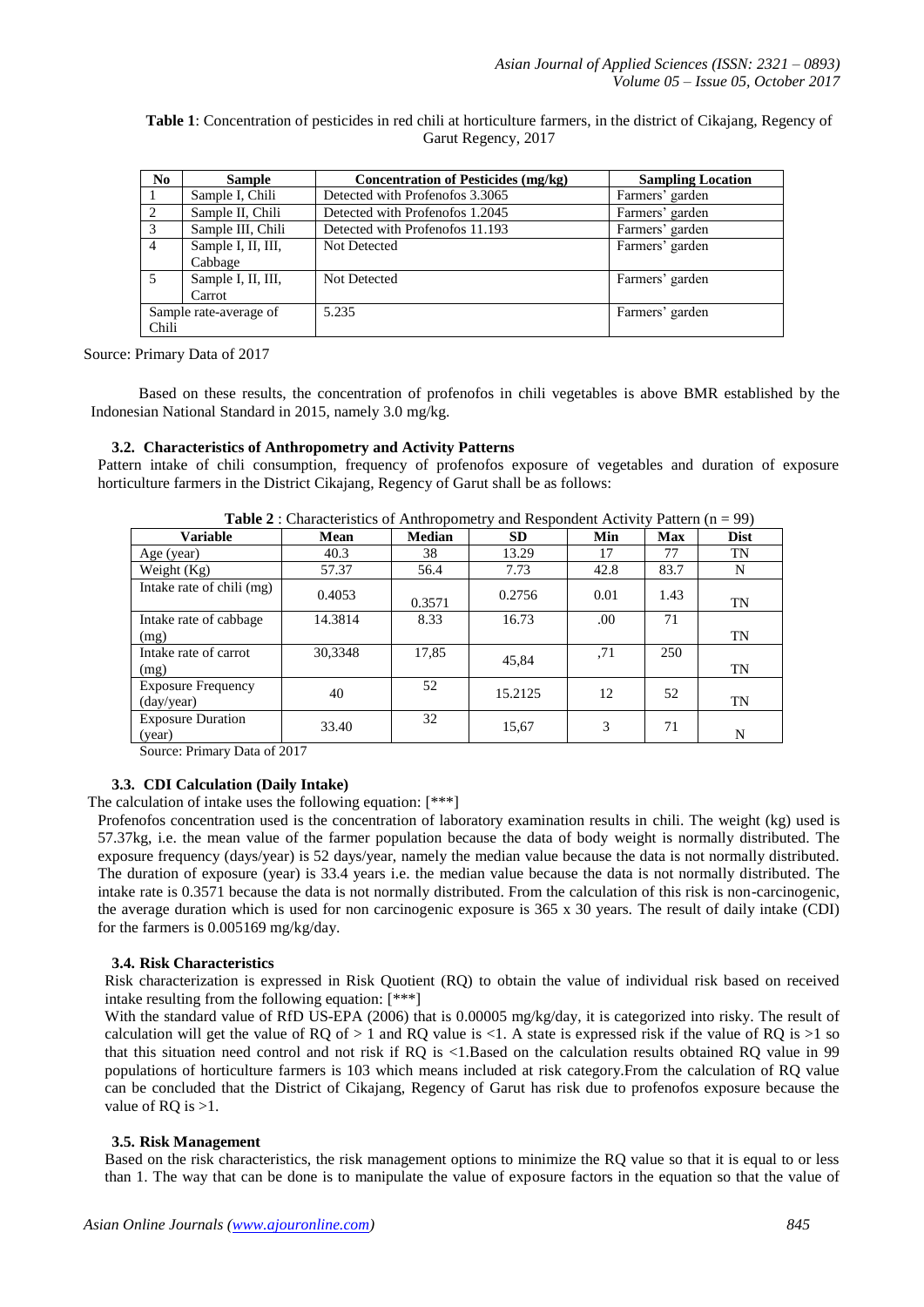intake (Ink) becomes smaller or equal in value with the dose Reference (Rfd) toxicity. In this research the most appropriate way is to reduce the amount of consumption or in other words decrease the rate of intake. Decrease the intake rate using the following equation: [\*\*\*]

With CDIaman of 0.00005 according to standard limit obtained the calculation result of safe limit of pepper intake rate is 0.00345 mg/kg.

Maximum concentration (Cmax).

By creating a scenario of exposure patterns can be made to determine safe concentrations for 10 years, 15 years, 20 years and 25 years old just as for the 30 year scenario for each population with anthropometric characteristics and different activity patterns. The results of this simulation can be seen in the following Table: **Table 3** : Scenario of Exposure

|               | <b>Table</b> $\mathcal{I}$ . Becharly 01 EXPOSUR |          |          |          |          |  |  |
|---------------|--------------------------------------------------|----------|----------|----------|----------|--|--|
| Weight $(Kg)$ | <b>Exposure Duration (year)</b>                  |          |          |          |          |  |  |
|               | 10                                               | 15       | 20       | 25       | 30       |  |  |
| 45            | 1.326794                                         | 0.884529 | 0.663397 | 0.530718 | 0.442265 |  |  |
| 50            | 1.474215                                         | 0.98281  | 0.737108 | 0.589686 | 0.491405 |  |  |
| 55            | 1.621637                                         | 1.081091 | 0.810818 | 0.648655 | 0.540546 |  |  |
| 60            | 1.769058                                         | 1.179372 | 0.884529 | 0.707623 | 0.589686 |  |  |
| 65            | 1.91648                                          | 1.277653 | 0.95824  | 0.766592 | 0.638827 |  |  |
| 70            | 2.063902                                         | 1.375934 | 1.031951 | 0.825561 | 0.687967 |  |  |

That those who are lower in weight will be more vulnerable exposed with profenofos health risks than those who are fatter. However, since the risk is a probability, it does not mean that a less skinny person will automatically get sick of being exposed while the fatter person is not.

# **4. DISCUSSION**

# **4.1. Concentration of Pesticide Residue in Vegetables**

Based on the measurement of pesticide residue concentration on vegetables found only detected active ingredient profenofos in chili vegetables, with an average concentration of 5.235 mg/kg, pesticide residue in chili is known by doing the checking through the laboratory. The results show that it is exceeded the BMR established by the Indonesian National Standard in  $2015^9$  is 3.0 mg/kg, then it is categorized to be risky and with concentrations exceeding the dose response limit by EPA is 0.00005 mg/kg/day.

Pesticide residues in vegetable products, mainly due to excessive use of pesticides during production processes in terms of type, composition, dose, time, and interval<sup>10</sup>. Farmers' perception of pest attack as the main cause of crop failure has encouraged excessive use of pesticides<sup>11</sup>. Informs that preventive control is done by about 80% of vegetable farmers by spraying pesticides 1-7 days after planting in the field.

## **4.2. Profenofos Intake Rate In Chili**

More and more farmers consume chili vegetables containing profenofos residue increasingly at risk of non-carcinoma disease. Farmers are at risk of being contaminated by toxic substances in the human body. If these toxic substances accumulate in the human body until several years later will cause cancer that will result in death $12$ .

#### **4.3. Duration of Profenofos Exposure in Chili**

-

The duration of exposure is defined as the length of stay of the farmer in the research location and consuming chili containing the profenofos residue in a matter of years. Based on the results of questionnaires interviews long lived farmers research location between 2 years to 74 years. The longer a person consuming chili that contains profenofos residue the more at risk of suffering from disease $^{13}$ .

<sup>&</sup>lt;sup>9</sup> Regulation of the Minister of Agriculture. (2015). Regulation of the Minister of Agriculture of the Republic of Indonesia No. 04 / Permentan / Pp.340 / 2/2015 concerning Food Safety Supervision Against Food Income and Expenditure of Fresh Plant Origin, 3, 9-19. Https://doi.org/10.1163/WTOGATT-P3-2

<sup>&</sup>lt;sup>10</sup> Udiarto, B.K; E.Suryaningsih; and W.W. Hadisoeganda. 1994. Study "base line" of Identification and Development of the Integrated Pest Management (IPM) Technology on Highland Vegetables in Level II Region of Regencies of Garut and Majalengka. Bul. Penel. Hort

<sup>&</sup>lt;sup>11</sup> Adiyoga, W., R. Sinung-Basuki, Y. Hilman and B.K Udiarto. (1999). Basic Line Study on the Development of Integrated Pest Management Technology in Chili Plants In West Java. J. Hort

<sup>&</sup>lt;sup>12</sup> Amilia, Euis, Benny Joy, and Sunardi. 2016. "Pesticide Residues on Horticulture Crops (Case Study in the Village of Cihanjuang Rahayu, District of Parongpong District, Regency of West Bandung)." Agriculture Journal 27 (1): 2329

<sup>&</sup>lt;sup>13</sup> Rahman, Abdur. 2007. "Instructional Materials Intensive Program Training Basic Level" Center for Environmental & Industrial Health Studies, Faculty of Public Health, University of Indonesia."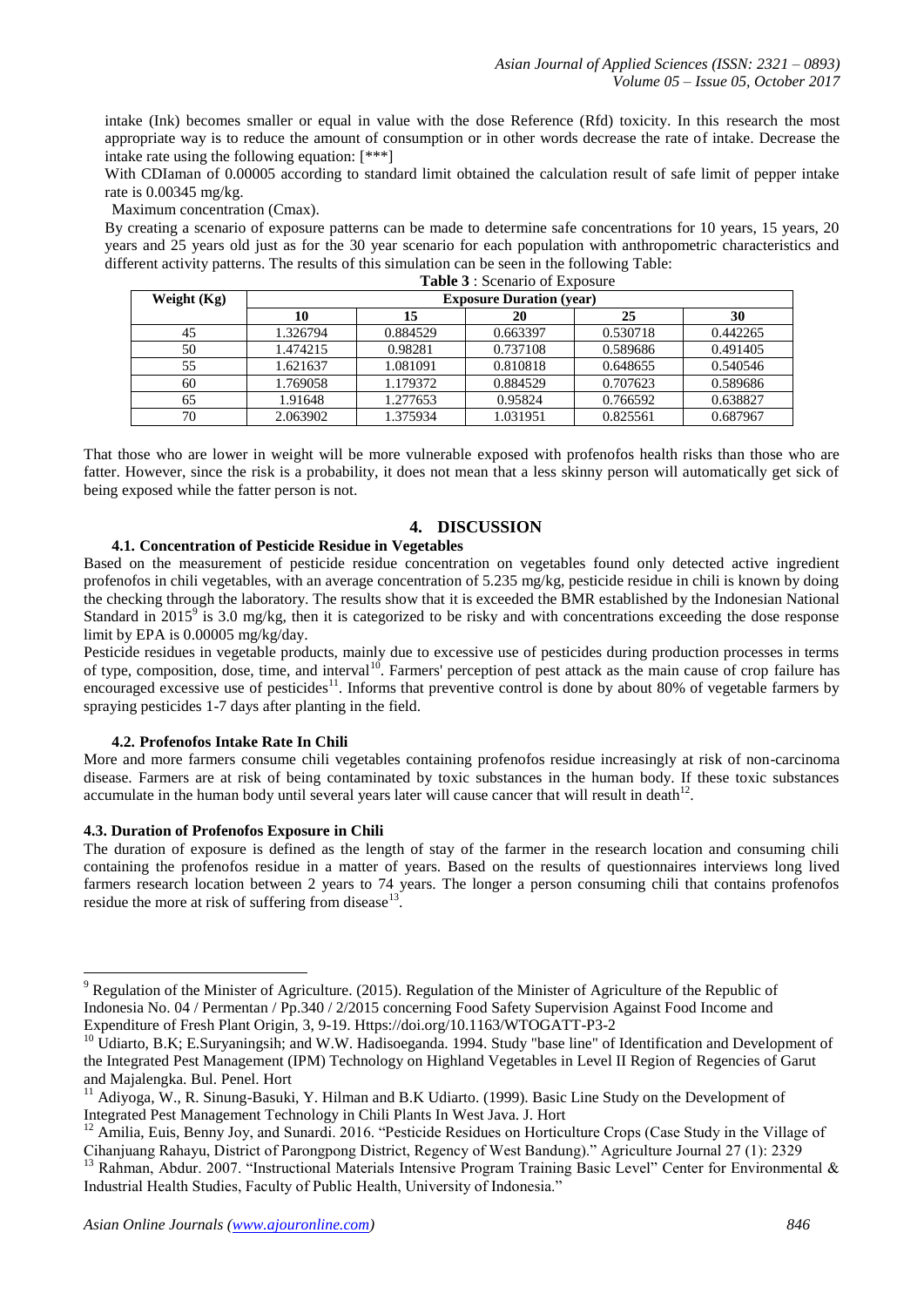## **4. 4. Frequency of Profenofos Exposure in Chili**

The frequency of exposure is the number of days of the year in which the farmer lives or is in the study site and consumes chili containing a profenofos residue. Based on the results of research frequency of farmers exposure based on chili consumption containing the highest profenofos residue that is 52 days per year while the lowest 12 days per year. From RQ calculation results known farmers with a large exposure frequency value has a higher RQ value than the respondent with a small frequency value because RQ and exposure frequency is directly proportional. The more often farmers consume chilies containing profenofos residues increasingly at risk of developing illness<sup>13</sup>.

## **4.5. Respondent Weight Characteristics**

Weight is a component that determines the size of the intake received by farmers from an exposure. Farmers' weight of the results of this study varies between 42 kg to 83 kg, and an average of 57 kg. From the calculation of RQ is known, the higher the farmer's weight the lower the value of RQ obtained. In other words, the higher the peasant's weight, the less exposed with risk of disease<sup>13</sup>.

## **4.6. Risk Analysis**

Risk characteristics that farmers may experience as a result of consuming chili containing profenofos residue. The results showed that based on the calculation result obtained RQ value in 99 populations of horticultural farmers is 103 which means including risk category. Risk is a probability, so it does not mean that people who are thinner will automatically get sick of exposure while the fatter people do not<sup>13</sup>.

#### **4.7. Risk Management**

Control of RQ value in this study by reducing the rate of intake of chili such as diversifying vegetables consumed alternately, washing chili before eating. This is in accordance with research conducted by (Fitriadi, Bayu Refindra, and Ayutia Ciptaningtyas Putri)<sup>14</sup>. Prevention is done on the source of pollutants. Therefore the prevention can be done in a way that is ecological selectivity. During the process the flow of energy and matter is not disturbed, so long as the environmental order remains in the "ecological balance"<sup>15</sup>.

#### **5.1. Conclusion**

## **5. CONCLUSION AND SUGGESTION**

## Based on the results obtained can be concluded:

Daily intake (CDI) of profenofos in chili at farmers of 0.005169 mg and has crossed the threshold according to the EPA. The average concentration of profenofos in chili is 5.235 mg/kg, which is above the BMR set by the Indonesian National Standard in 2015 that is 3.0 mg/kg. Calculation of RQ (level of health risk) is known that horticulture farmers in the District of Cikajang have health risks due to consumption of chili due to profenofos exposure on chili vegetables.

## **5.2. Suggestion**

1

- 1. Do not eat chili before washing such chili.
- 2. Wash your hands with soap when going to lunch on the farm.
- 3. Conducting agricultural centralization technology for the Cikajang community.
- 4. In order to examine the residual content of pesticides at the level of traders and consumer levels after washing of vegetables so that they can compare the remaining content of pesticides.

# **6. ACKNOWLEDGEMENT**

Thanks to the Directorate of Research and Community Service of the University of Indonesia and the Ministry of Reset and Technology to assist research funding through PUPT grant and Publication through PITA grant

## **7. BIBLIOGRAPHY**

[1]. Christine Hoefkens, I. V. (2009). A literature‐ based comparison of nutrient and contaminant contents between organic and conventional vegetables and potatoes. British Food Journal, Vol. 111 Iss: 10, pp.1078 – 1097.

[2]. Basilicata P, A. S. (2013). Evaluation by Environmental Monitoring of Pesticide Absorption in Farm Workers of 18 Italian Tomato Cultivations. International Journal of Immunopathology and Pharmacology, Vol 26, Issue 2, pp. 517 - 523.

[3]. Sudarmo, S. (1990). Pestisida. Yogyakarta: Kanisius.[4]. BPS. (2014). *Cikajang Dalam Angka 2014.doc - Google Drive*. *BPS Kabupaten Garut*. Retrieved from [https://drive.google.com/file/d/0B-](https://drive.google.com/file/d/0B-QmhFDg7U3mbHdickw2SERIemM/view)[QmhFDg7U3mbHdickw2SERIemM/view](https://drive.google.com/file/d/0B-QmhFDg7U3mbHdickw2SERIemM/view)

[5]. Munarso, Broto, Wisnu, & Miskiyah. (2009). Studi kandungan residu pestisida pada kubis, tomat, dan wortel di

<sup>&</sup>lt;sup>14</sup> Fitriadi, Bayu Refindra, and Ayutia Ciptaningtyas Putri. 2016. "Pesticide Residue Reduction Methods on Agriculture Products Methods of Pesticide Residue Reduction on Agriculture Products" 11 (2)

<sup>&</sup>lt;sup>15</sup> Utomo, Suyud Warno, M Si, and Ir Sutriyono. 2014. "Understanding, the Scope of Ecology and Ecosystems," 1-31